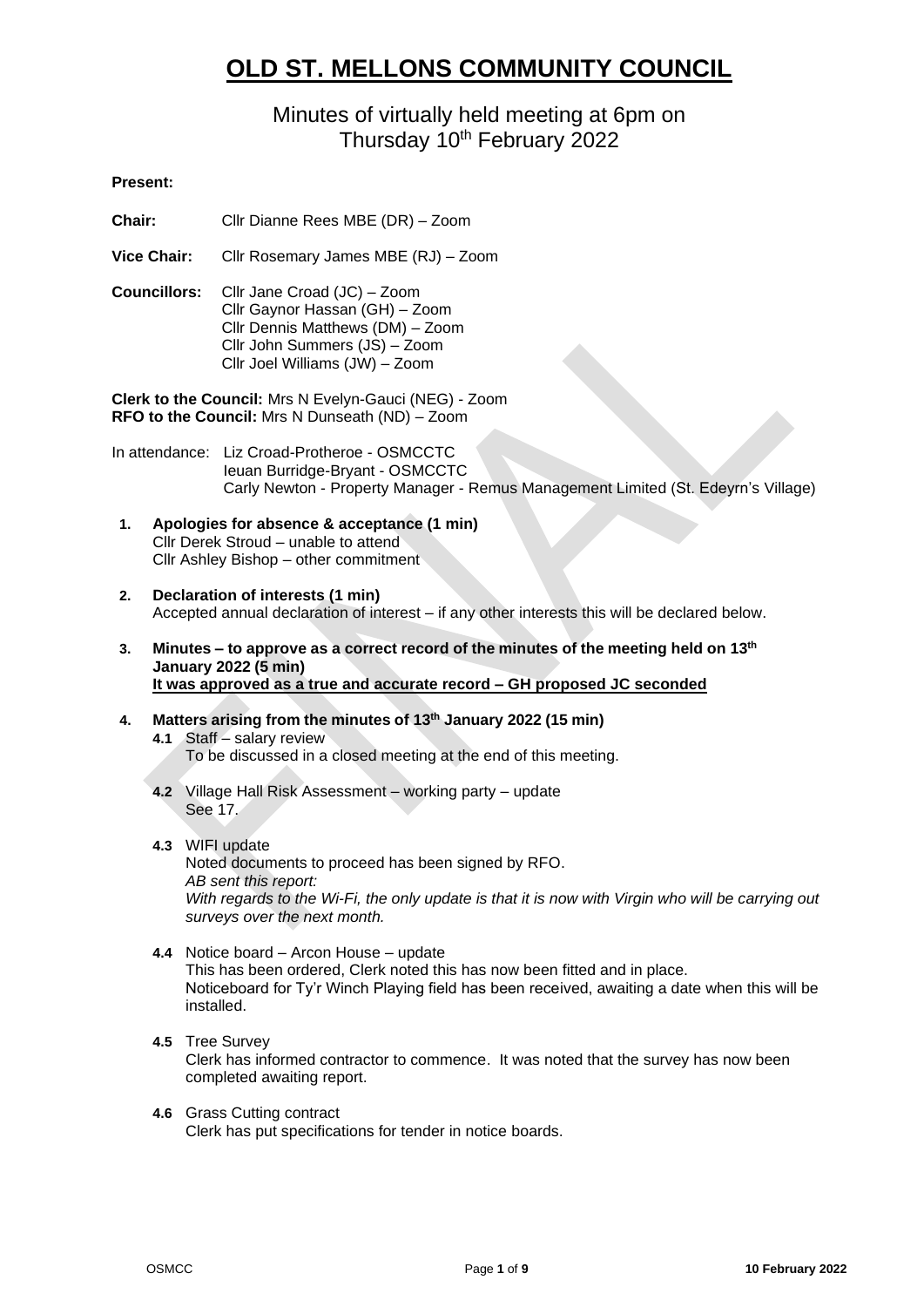#### **4.7** Queens Jubilee celebrations

It was noted that OSMVA would be happy to assist. RJ suggested to meet on 22<sup>nd</sup> February at 11am in the Village Hall to discuss and invited all Cllrs.

Only DR, GH, JC and RJ are available to attend on 22<sup>nd</sup> Feb.

The Queens Jubilee will be celebrated on  $3<sup>rd</sup>$  June in Ty'r Winch Playing Field, any volunteers that can help out will be more than welcome, this will be a community event.

**4.8** Caretaker tools

Clerk had asked Cllrs that the new Caretaker would require a small toolbox with tools to carry out any small remedial work at the Village Hall and asked if this would be acceptable. **It was resolved: all agreed**

Clerk will ask the Caretaker to look at a toolbox and tools and to let OSMCC know of the costs of this prior to purchase.

**4.9** Fire inspection

It was noted that this is due 16<sup>th</sup> Feb 2022, DS to meet with contractor – Ivorfire - as they have carried out this inspection regularly. It was noted that a fire extinguisher check will need to be carried out also.

It was noted: *to comply with insurance requirements and Fire Regs, a technician must service your extinguishers annually in accordance with British Standard 5305 Part 3,* with regards to this Blackwood Fire who have worked with other Community Councils, will be happy to carry out this annual inspection for around £52 any replacements will incur additional charge.

## **It was resolved: all agreed for the annual inspection to be carried out**

DR wanted to acknowledge that DS who has carried out this inspection for many years wanted to thank DS, and hopefully will continue to check the expiry dates and any problems on the fire extinguishers.

## **5. Local Residents (15 min) – web link available on request if meeting held via Zoom**

*Under Standing Order 64 the meeting may be adjourned for up to fifteen minutes for a public session. Each member of the public may speak only once and may express observations only. Members of the Council should not enter into any discussion. The Chair may limit an individual's speech to provide equal opportunity to all members of the public.*

See in attendance above.

## **6. Finance (15 min)**

(RFO to present financial report)

*Bank-statements have been received for the main account and Savings account dated 28th Jan and the financial report has been completed using this information.*

*The expenses and cheques that need to be approved and paid are as per the Bank Rec. and are detailed as follows: - Mince Pies for Carol Concert, PHS Group waste disposal, Noticeboard installation at Arcon House, Batteries for Smoke detectors Village Hall, Clerk and RFO expenses for January and Burial Fees Admin Charge.*

*Income received during January totals £1865 and is detailed as follows: - Village Hall Bookings totalling £1065 Burial Fees £800 A claim has been submitted to HMRC for 1Nov21 to 31Jan22 which totals £202.32 A further £575 is pending for payments made for Village Hall Bookings in February.*

*NatWest Bank has completed creating a new Business Reserve Savings Account for the Tennis Club and the RFO has received the account details.*

*This account has now been linked to the Tennis Club Stripe Account. In order for the Stripe Account to be able to allow refunds a letter must be supplied to NatWest Bank signed by 3 authorised signatories.*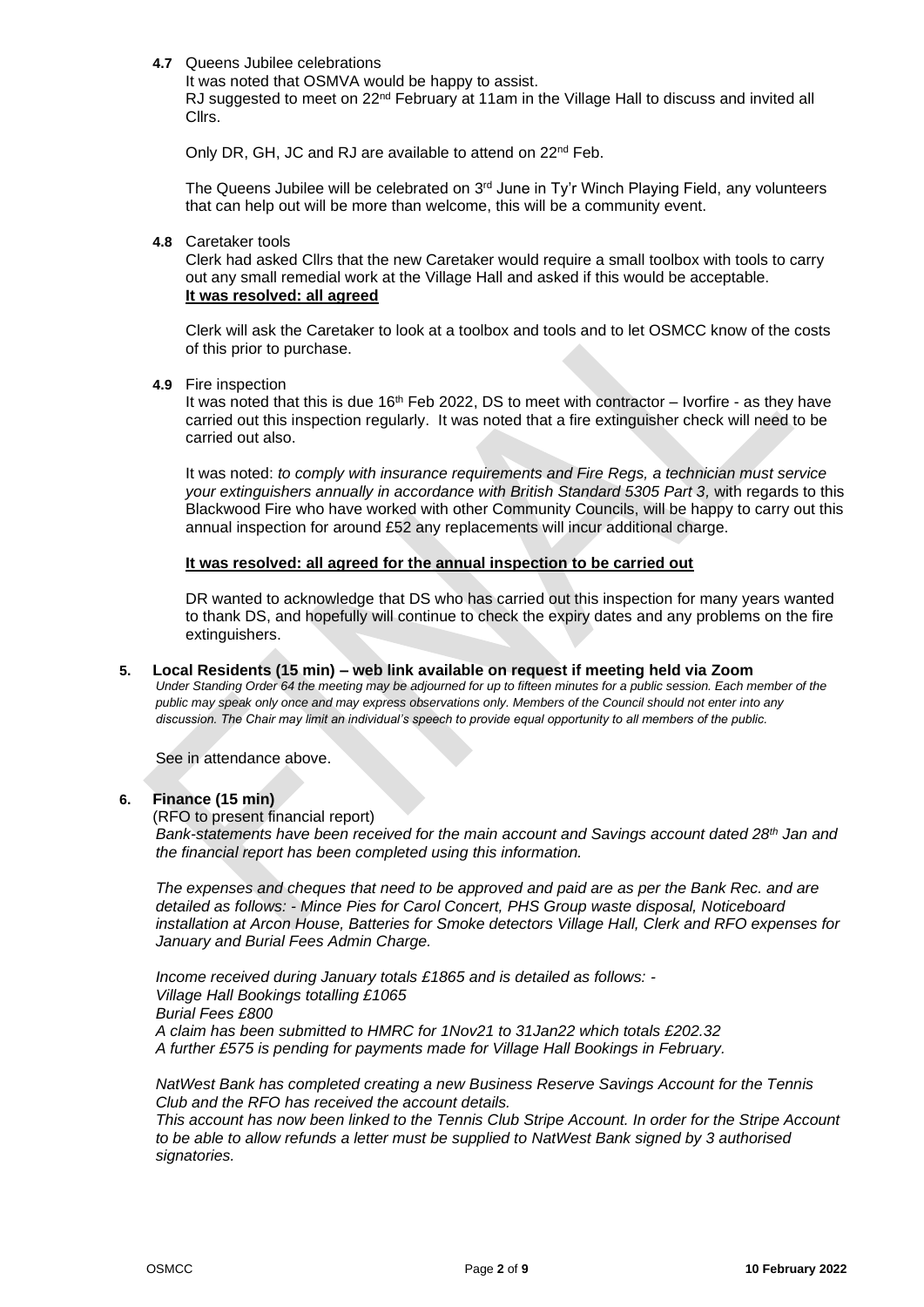*As per Council agreement in the January meeting, the Budget 2021-22 has been reviewed to ensure underspends for the year are reallocated accordingly. A new budget has been circulated to Councillors for their consideration.*

- **6.1** To approve the RFO's & Clerk's expenses Jan Clerk: £43.28 RFO £48.75 **It was resolved: all agreed**
- **6.2** To approve the Clerks and RFO's OT Jan **It was resolved: all agreed**
- **6.3** Tennis Club Bank Account New Mandate update RFO noted the form has been completed and sent back to NatWest.
- **6.4** Gas boiler annual service due February 24th RFO noted that a renewal letter has been sent and the existing contractor – Limegreen renewal proposal is from £85, RFO to check that this includes all appliances. **It was resolved: all approved**
- **6.5** New notice board Arcon House supply and fit £200 **It was resolved: all approved**
- **6.6** To review and approve amended budget lines following 2021-22 Q3 spending review RFO had sent all Cllrs the amended budget. **It was resolved: all approved.**
- **6.7** Clerk noted supplies were needed for the Village Hall **It was resolved: all agreed for Clerk to purchase**
- **6.8** The new Club spark account Stripe, requires a facility to provide a refund in the event that a booking is cancelled, in order for this to be set up NatWest requires three signatories and a covering letter that electronic bookings will allow a refund to be made.

## **It was resolved: all agreed to set this up**

## **7. Annual Planner (10 min)**

**7.1** Fixed Asset Register – update

Rebuild of wall is on the register – this will need to be removed? Working party did not see this item when they reviewed the recent Asset Register, DM will send this query this to the Village Hall Working party and note where this was located on the register.

- **7.2** Village Hall, St. Edeyrn's, Playing Field, grass cutting contract See 4.6
- **7.3** Book Boiler & Gas Safety check see 6.4
- **7.4** Financial review Review income and expenditure This was covered in September 2021 no changes required.
- **7.5** Review Village Hall and Grounds Risk Assessment See 17.

## **8. Policies & Procedures (10 min)**

- **8.1** Review Freedom of Information Act JC to review
- **8.2** Review OSMCC Publication Scheme Clerk to review and amend as necessary
- **8.3** Review Standing Orders Reviewed in Nov 21
- **8.4** Review Financial Regulations Reviewed in Nov 21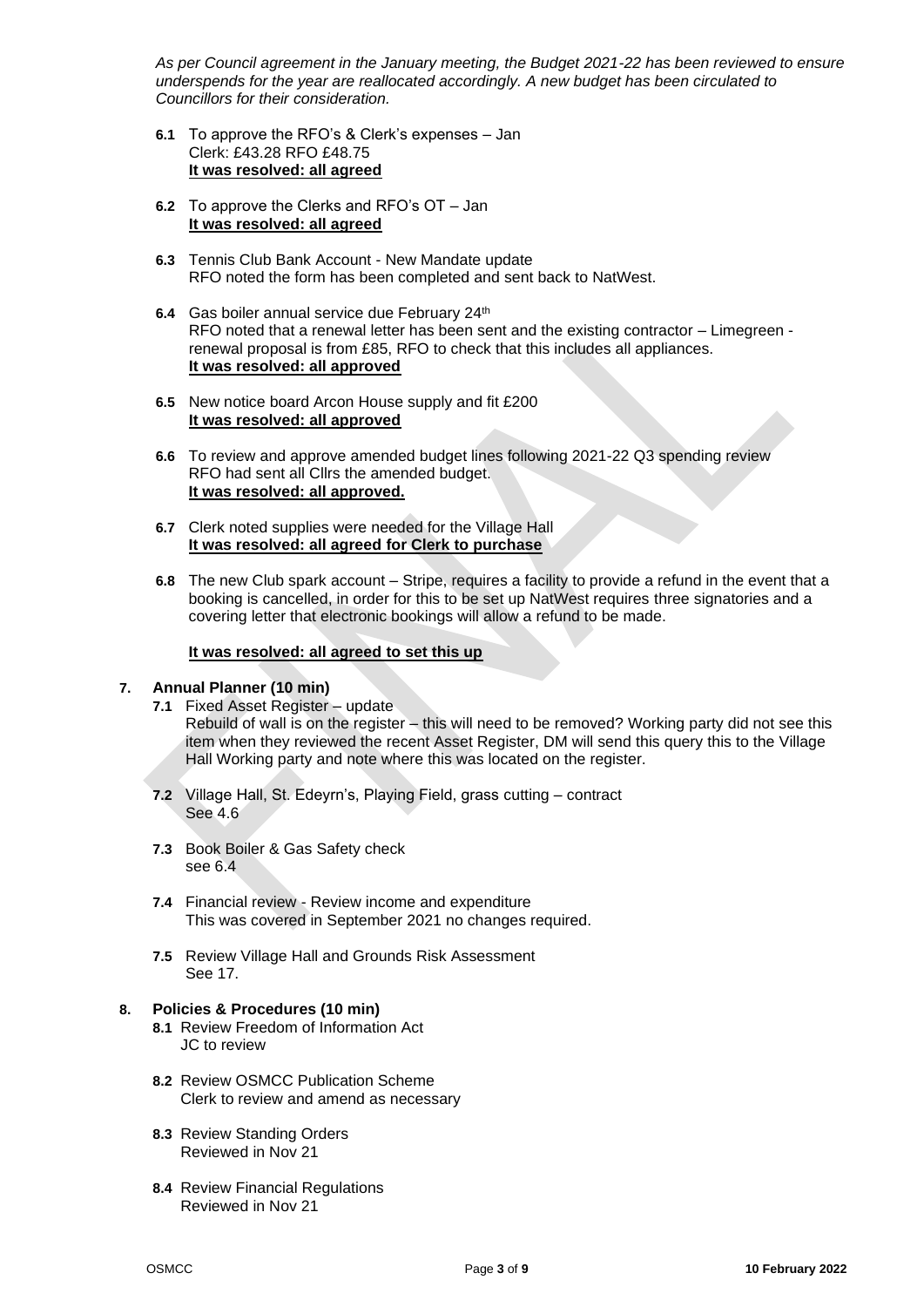- **8.5** Review Fire Risk Assessment DS to carry out review Feb 22 see 4.9
- **8.6** Review Health & Safety Policy Clerk to review and amend where necessary
- **8.7** Review GDPR Privacy Notice Clerk to review and amend where necessary
- **8.8** Review GDPR Website Privacy Notice Clerk to review and amend where necessary
- **8.9** Review Welsh Language Policy Clerk to review and amend where necessary

## **9. OSMCC Tennis Club (10 min)**

- **9.1** Club Spark LTA registration update Clerk noted that registration of OSMCCTC has now been completed. RFO noted that the new account for Membership Fees has been set up.
- **9.2** Clerk noted the online booking system is up and running. LCP & IBB has received the logo from the Clerk, this has been sent to Pam Griffiths of the LTA ready to commence advertising campaign, both PG and Stuart Baker will be designing the banner.

DR also noted that advertising could also incorporate the Queens Jubilee Celebrations. DR thanked LCP & IBB

LCP & IBB left the meeting.

**10. Pavilion Working Party (DR, RJ, JW, DM, DS, JC, AB) (10 min)** DR noted that there has been no further update with regards to the S106 monies.

JW declared an interest, as did DR

JW noted he had to leave to attend another meeting JW left at 7:15pm

JC noted that she had been in contact with both Mr Roger North and Mr Ian Smith and stated: *after the OSMCC January 2022 meeting I spoke to Mr Ian Smith the following day and explained that Mr Roger North was going to do the work without a fee as a service to the community. Mr Smith acknowledged that this is certainly the best way for the Pavilion project in Old St. Mellons to be undertaken.*

DR asked if JC could liaise with Mr North and to ask him to direct us on how to start, what is the best way forward.

JC asked if Cllrs would vote for Mr Roger North to take the lead on the project, this was seconded by JS.

#### **It was resolved: all agreed for RN to take the lead for the Pavilion project**

#### **11. Police Matters (5 min)**

#### *St Edeyrn's Village Crime Report: 10/01/2022 – 07/02/2022*

*Please see the below figures for your information.*

*Violence against the person – 7 Fraud – 0 Burglary – 0 Sexual Offences – 0 Theft – 2 ASB – 0*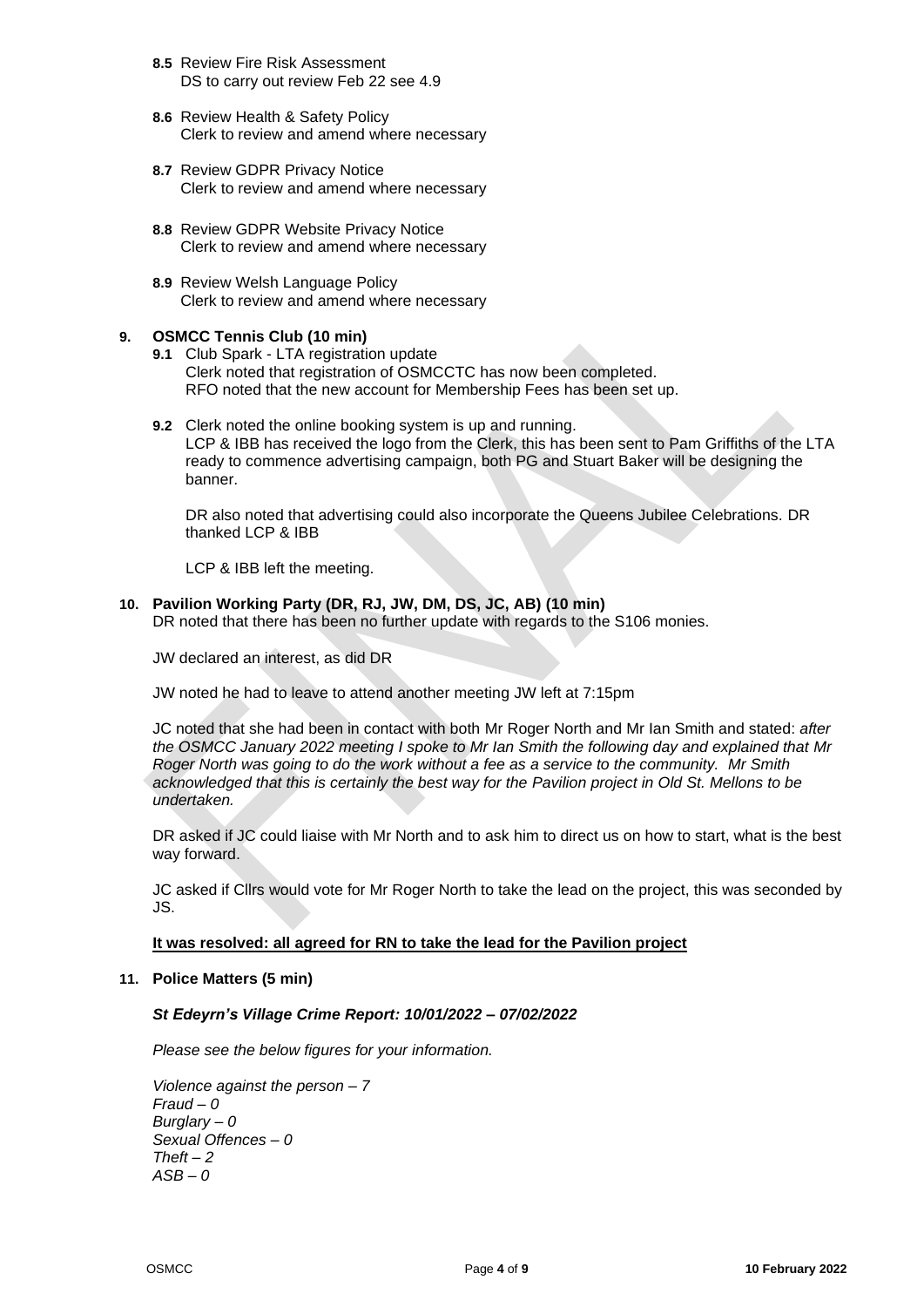*We have had a targeted approach with regards to our auto crime which over the last 4 weeks has seen a substantial decrease. Persons have been arrested in relation to these matters which has sent a clear message that we are taking this matter seriously.* 

It has not been possible for us to be able to make the progress we have without the support of the *local community and we would like to sincerely thank them for their continued support and willingness to provide us with information.*

*An updated neighbourhood policing team photo has been placed in the BUDGENS store with local officer's contact details on them.* 

*PCSO 57909 Rob NOTLEY PCSO 58062 David CORDINGLEY*

#### *Old St Mellons Police Report between 08/01/2022 – 05/02/2022*

*Figures are calculated specifically for the Old St Mellons area.*

*Call Categories*

| All other Theft                | 2 |
|--------------------------------|---|
| Criminal Damage & Arson        |   |
| <b>Vehicle Crime</b>           |   |
| Violence without Injury        |   |
| Violence with Injury           |   |
| Public order offences          |   |
| <b>Burglary - Dwelling</b>     |   |
| <b>Other Sexual offences</b>   |   |
| Miscellaneous crimes           |   |
| Drug offences                  |   |
| Shoplifting                    |   |
| Anti - Social behaviour        |   |
| Transport                      |   |
| Public Welfare / Concern calls |   |
| Suspicious incident            |   |

#### *Ward Priority*

*The priorities identified by the local community are:*

• *Off Road motorcycle annoyance*

*Actions / Activities by the local Neighbourhood Policing Team.*

*Wales are now back under level 0 COVID restrictions after the case numbers of Omicron are on the decrease. This is good news for all. The rules regarding testing are always changing though so for the latest Covid-19 regulations please see [www.gov.wales/coronavirus](http://www.gov.wales/coronavirus)*

*Off road motorcycle annoyance is a still a priority for the neighbourhood team. We continue to work*  with the council in relation to running operations that target those responsible.

*The neighbourhood team are working with 'Go Safe' and are targeting speeding and Anti-social behaviour vehicular use within the area.* 

#### *Emerging Trends*

*Off-road motorbikes continue to be an issue for the community and the local Neighbourhood Policing would encourage reports to be made via '101' whereby intelligence can be gathered to target offenders. South Wales Police are addressing the issue via Operation Red Mana in conjunction with the local authority. All issues should also be reported to your local councillors to make them aware to*  facilitate the use of the council off road team. South Wales police are introducing new methods of *intelligence gathering within the force in an aim to tackle this issue. Any information provided to the police in relation to off road bikes will be used within this new system.*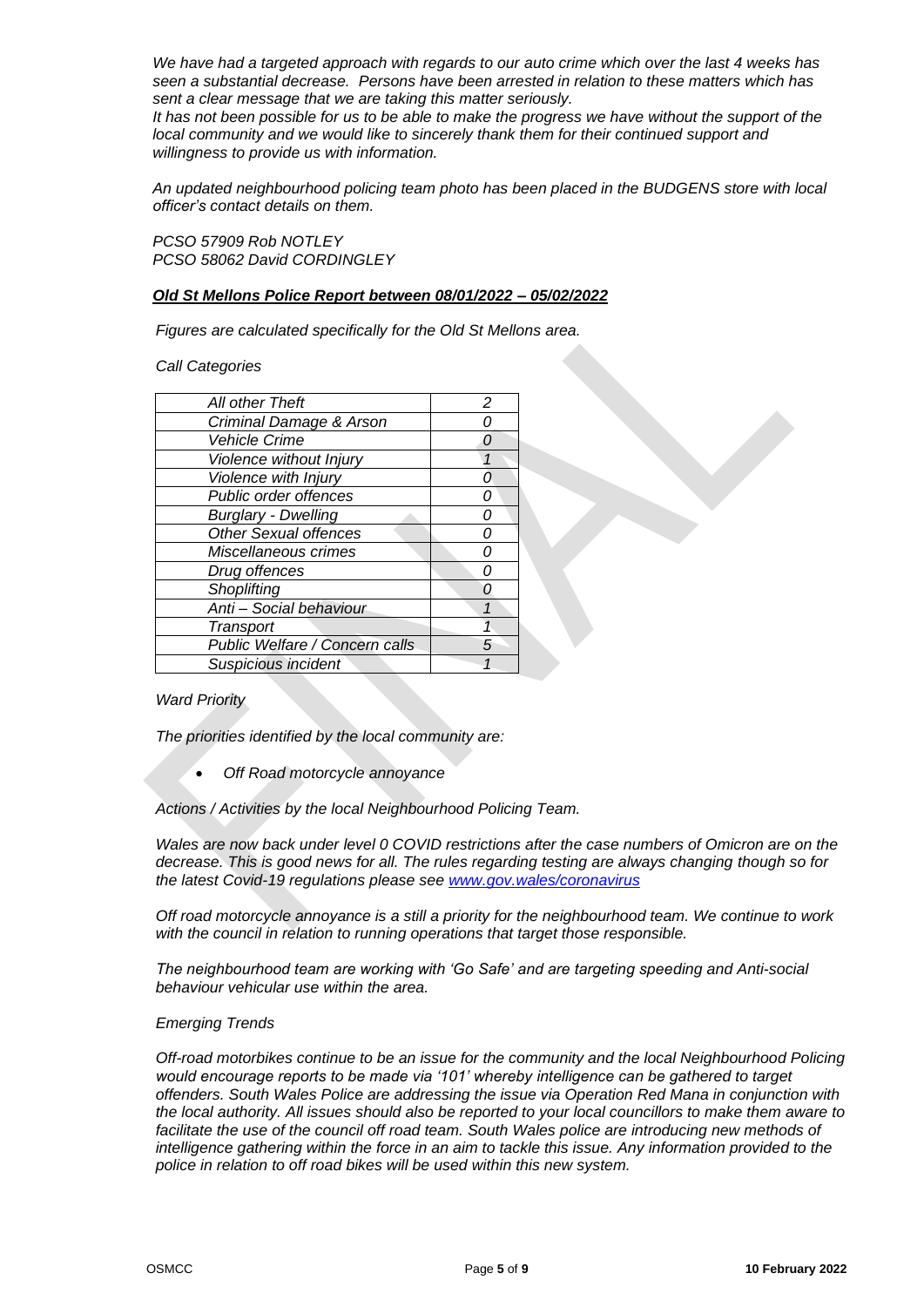*Access Points.* 

*The PACT meetings in St. Mellons are now taking place. The next date for the St Mellons PACT meeting is Wednesday 16th March 2022. This will take place between 1700-1800 at St Mellons Hub. Access points times and days are listed below:*

| Initiative                                         | Frequency | Location                            | Attendees   | Overview                          |
|----------------------------------------------------|-----------|-------------------------------------|-------------|-----------------------------------|
| <b>Community Access</b><br>Point OSM               | Weekly    | The Coach House,<br>Ty'r Winch Road | <b>PCSO</b> | Every Tuesday<br>$(11:30-12:30)$  |
| <b>Community Access</b><br><b>Point St Mellons</b> | Weekly    | <b>St Mellons Hub</b>               | <b>PCSO</b> | Every Thursday<br>$(1700 - 1800)$ |

PCSO 56587 Jo Pritchard

## **It was noted that JW had to leave for another meeting: 7:15pm**

## **12. Planning (5 min)**

Footpath: Llanedeyrn No. 13, Cardiff) Diversion Order 2022 RJ noted that this is the footpath which starts behind the fire station and towards Cardiff gate. End of St. Julian's Rd.

Planning Noted.

## **13. One Voice Wales (RJ) (5 min)**

Clerk noted the following from communication received from OVW.

- It was noted that an email sent by OVW has set up a new forum, meeting monthly to discuss environmental issues, policies and funding and to share best practice and ideas.
- Noted the sad news of the passing of Councillor Mair Stephens, former Chair of One Voice Wales, Deputy Leader of Carmarthenshire Council, Community Councillor at Llandyfaelog Community Council, Chair of Carmarthen Area Committee, NEC member amongst many other community representational roles.
- Noted Shân Bowden intention to retire sometime soon on a date to be arranged. Councillor Hughes thanked Shân for her support and said she would be missed.
- Guest Speaker Rachel Carter, One Voice Wales, Local Places for Nature (LPN) Coordinator to the meeting. Rachel informed those present that the LPN programme had been introduced to restore and enhance nature where people live, work and access public services.
- Noted that there are fifty to sixty councils trialling the Governance & Financial Management toolkit.
- Welsh Government would soon be releasing promotional video clips to encourage individuals to stand for election at the May 2022 elections. The video clips would be circulated to all councils and could be loaded onto websites or used to attract candidates.
- It was noted that the Clerk has received an email from OVW with regards to a new forum, meeting monthly to discuss environmental issues, policies and funding and to share best practice and ideas, this information has been passed to Cllrs.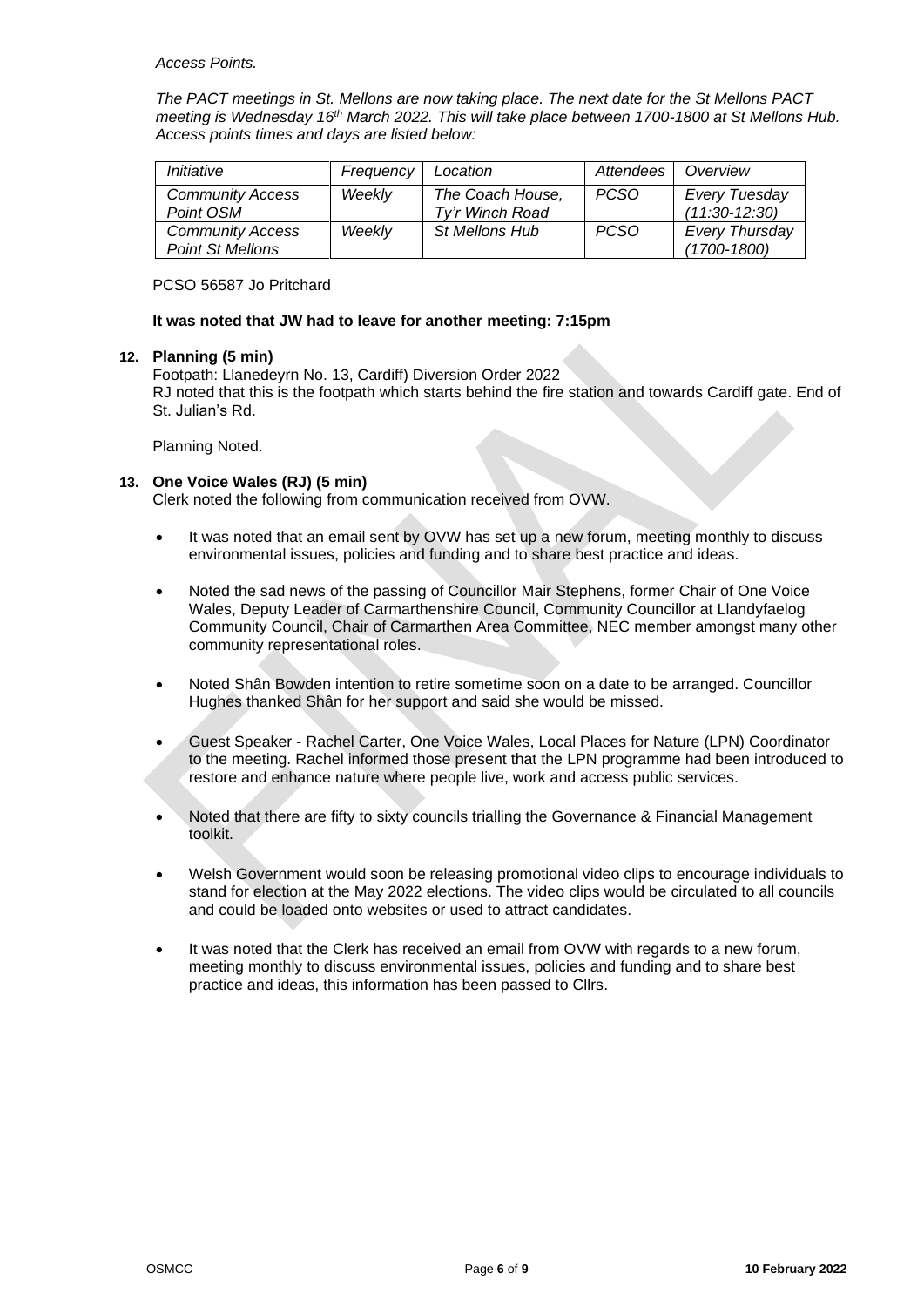#### **14. St. Mellons Primary CiW School (5 min)**

Old St. Mellons Community Council Report-St. Mellons CIW Primary-10.02.2022

#### *Covid*

*School continues to follow government guidelines regarding keeping everyone safe and regularly shares this information with families. While school has faced many challenges during the pandemic children's attendance has always remained high. At the moment whole school attendance is 92.2% with one class achieving almost 95%. Congratulations to staff and children!*

#### *Children's Learning*

*School's way of working ensures that children learn and develop a wide range of skills through a variety of real-life contexts:*

*Classes 1 and 2 are enjoying learning about "Awesome Animals". Children are considering the role of pets; how they grow and what they need to be happy and healthy. Children are also reflecting on how we should care for them. As part of their learning experience children will soon be visiting Green Meadows Farm.*

*Class 3 are investigating The Tudors. Children are developing research skills using a variety of sources and are gaining experience of working independently and collaboratively with their peers. As part of their learning experience children will soon be visiting Llancaiach Fawr Manor House. Class 4 are enjoying investigating maths problems and a range of writing genres through the eyes of The Victorians. Children began this topic with a Victorian Day in school and recently visited the Victorian School and terraced houses at St. Fagans.*

*Threading through this learning is "Peace"-The Spring Half Term value. Children are discovering ways of resolving conflict and how to create moments of quiet and reflection.*

#### *Seren Yr Wythnos*

*As always school rewards children for their achievements, effort and positive attitudes towards their learning and each other. Recently Awards have been given to children in the Foundation Phase for wonderful work in maths, spelling, handwriting and rhyme. While in Keystage 2 children have been rewarded for their positive attitude, engaging with their learning and making their Headteacher proud.*

#### *Pupil Voice*

*The School Community prides itself on giving children a voice in how they learn and make a positive contribution to school life. This has been a challenge during covid. However, everyone is delighted that School Council is once again operational. Children organise their meetings by setting the agenda, taking minutes, liaising with staff and planning ways of making school even better. As a "Rights Respecting School" the children are concentrating on raising everyone's awareness of the UN Rights of the Child.*

#### *New Build*

*Work has now begun on the new site with a view to school opening Easter 2023. Now that Nursery provision on the present site has been confirmed for September 2022 in a fully equipped, purpose-built facility, school is engaging with prospective families and a recruitment process is in place to appoint a Nursery Teacher in the coming weeks.*

*Stephen Ashton. Community Governor*

## **15. St. Edeyrn's Church (RJ, JW, DR AB) (5 min)**

It was noted that a former church warden passed away quite suddenly RJ to send condolences on behalf of OSMCC.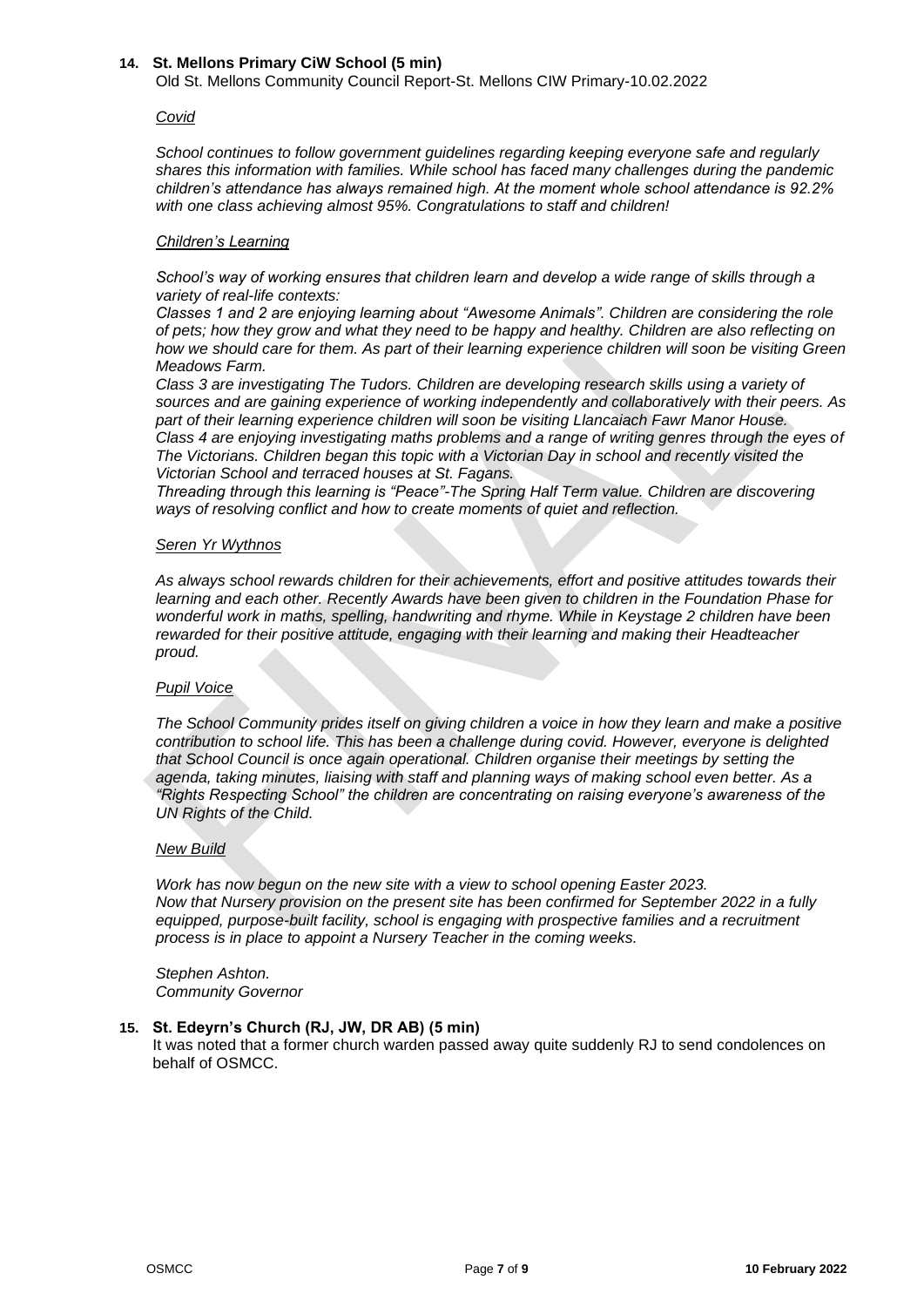## **16. St. Edeyrn's Village (5 min)**

It was noted that Ms Carly Newton is the Property Manager of Remus Management Limited of St. Edeyrn's Village and in attendance.

JS asked Carly about the issues with costs for the residents for maintenance CN asked JS to send an email where any issues or concerns will be addressed directly.

With regards to areas where Remus Management are maintaining, DR asked for plans of these areas CN noted that full plans of areas that falls within management and areas due for adoption, will be sent to the Clerk.

It was noted that there has been a lot of litter, particularly behind the housing association development, CN noted that Remus has arranged a litter pick and have been in touch with the housing association to report the current litter problem, CN noted that outside their managed areas, residents would need to complain to Persimmon.

## **17. Village Hall Working Party (DS, RJ, GH) (10 min)**

Village Hall Working Party - 2<sup>nd</sup> Feb. 2022

1. Cll's D Stroud, G Hassan, R James met with newly appointed caretaker Dale Johnston to clarify job description with a 'walk through' of the hall and grounds.

Queries raised: Tools available in hall? Appropriate tool kit to be supplied Step ladders? CT prepared to use his own Hall lettings – Cllr DS offered to open/close if CT unavailable Keys – to check CT has access to cleaning cupboard / store, gas and dishwasher cupboard

2. Cll's D Stroud, G Hasson, R James reviewed Fire Risk Assessment 2021 (25/02/2021)

Address to be Old St Mellons not Llanrumney.

Noted there were no Intolerable (Red) nor Substantial (orange) concern, Low Risk (yellow) long term action needed i.e., as follows:

- PAT testing due
- Outdoor steps to be painted
- Exit paths to be kept clear
- Advice re. boiler
- Curtains due to be fire retardant treated again
- Flammable materials to be kept in locked metal cupboard
- Cooker hood filters to be kept clean
- Advice re smoke detection in mezzanine
- Hall users / hirers must understand the fire emergency plan / procedure
- Advice re fire drills for each regular group
- Testing of fire alarms, smoke detectors, emergency lighting, luminaries
- Firefighting equipment checked and recorded re BS5306: part 3
- Fire exit doors and routes to be checked regularly.

All the above needs to be recorded in logbook.

Logbook has been purchased. Working Party to readdress Risk Assessment and draw up Action Plan re above.

It was noted that if items are required urgently, then the Caretaker can purchase these and send the expense claim form to the RFO.

#### **It was resolved: Caretaker has a limit of £100 to spend on items with the approval of the Clerk**